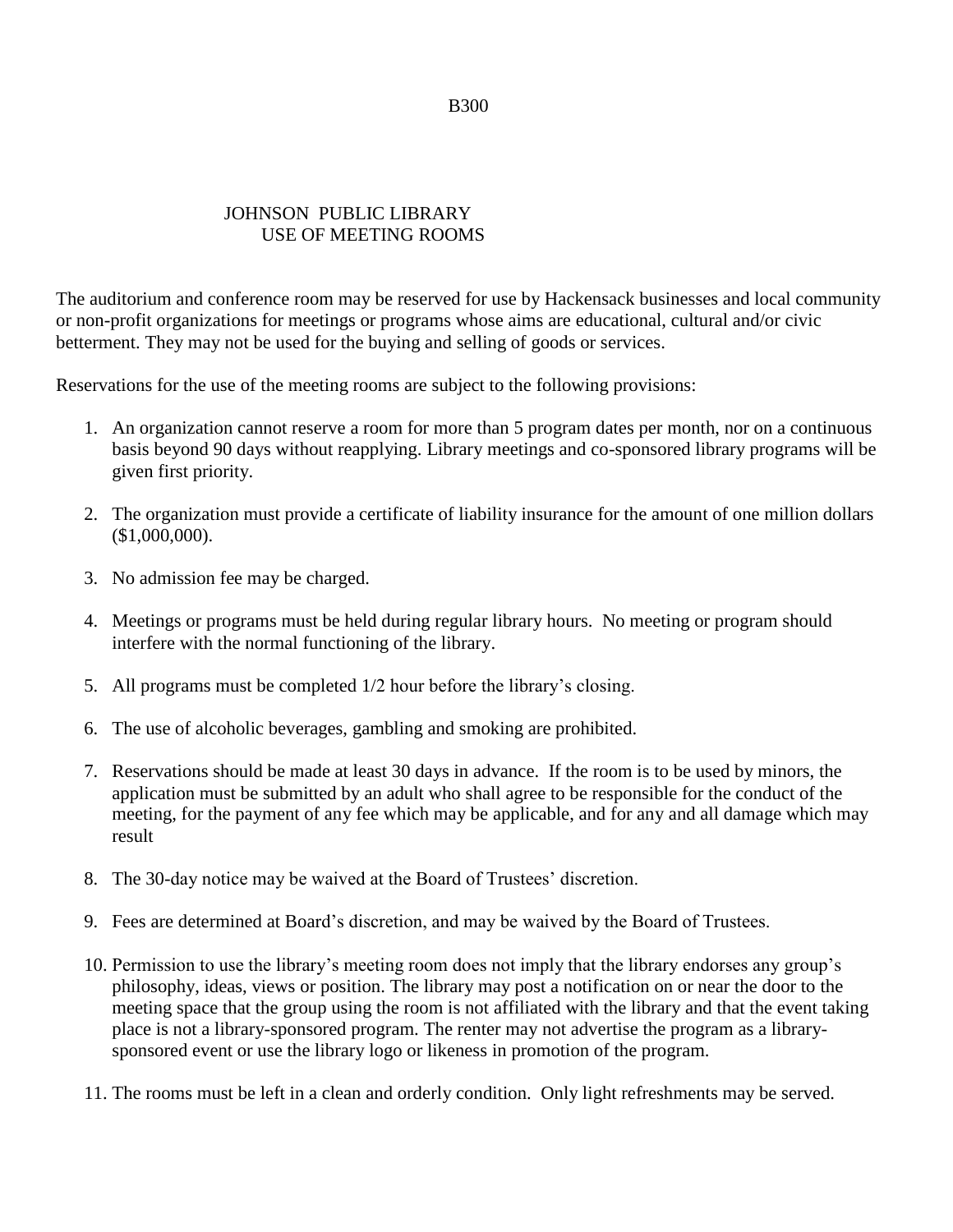- 12. The person or organization reserving the room is responsible for any damage to the room or contents. Display materials that would damage walls, floors, furniture, etc. cannot be used.
- 13. The Director may deny activities or placement of any materials that create a disruptive, unsafe, or hostile environment.
- 14. Once permission for use of a meeting room is granted it cannot be transferred to another person or organization. Requests to cancel use of the meeting room must be made no less than 24 hours in advance if the fee is to be returned.
- 15. The library is not responsible for damage or loss of personal or organizational materials, nor can the library store materials for any group to be used in future programs.
- 16. Failure to comply with the above regulations may result in the loss of further rental privileges.
- 17. Room reservations may be canceled at any time, for any reason, including but not limited to: to conduct a library program, to accommodate library staff (work space, professional development, etc), inclement weather and building emergencies. If the library must cancel a reservation, the renter agrees to hold the library harmless from any costs, fees, litigation or retaliation. The renter will be responsible for contacting registrants of the program or meeting.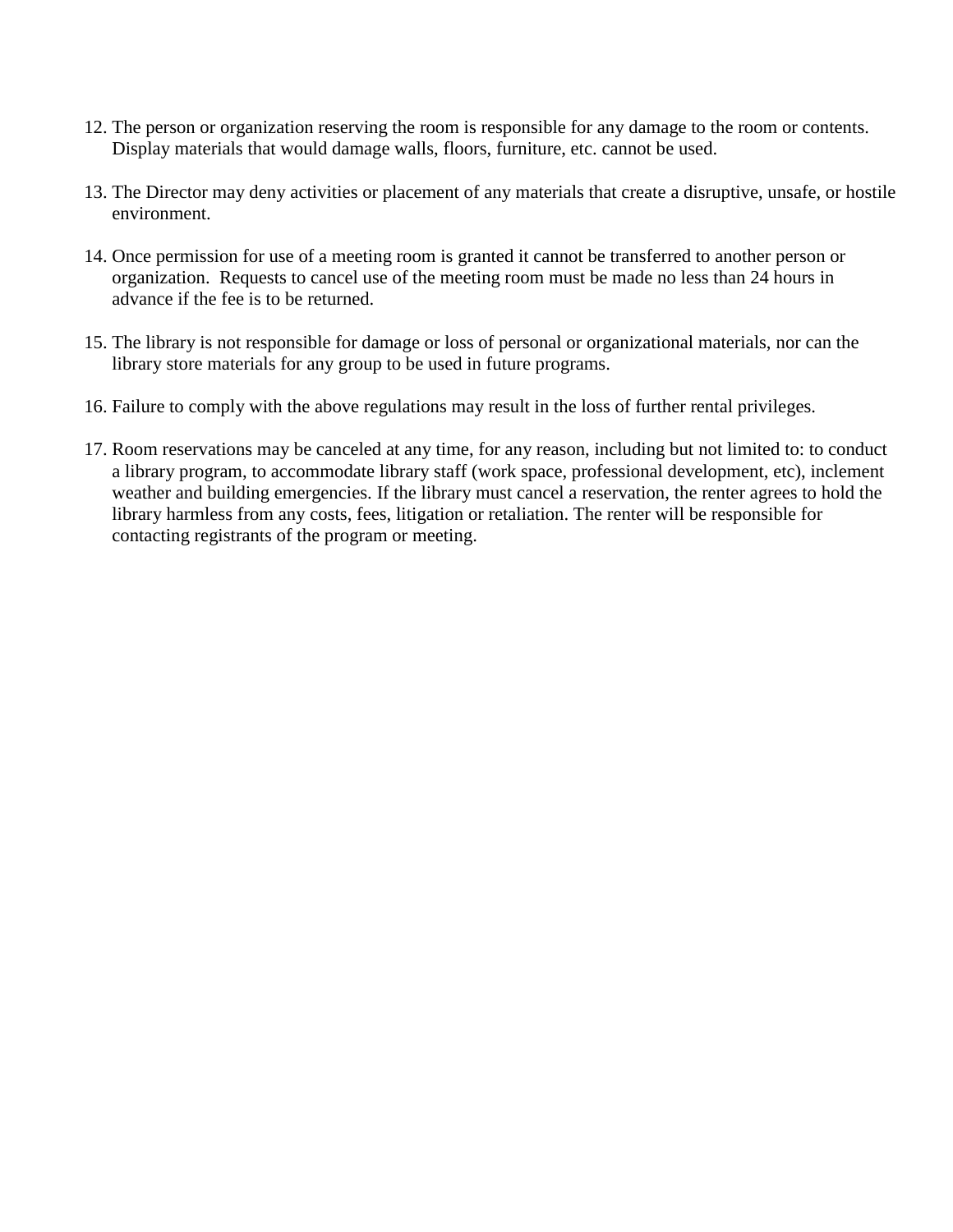## APPLICATION FOR USE OF MEETING ROOMS Johnson Public Library 274 Main Street, Hackensack, New Jersey 07601 201-343-4169

| <b>Date(s) To Be Used:</b><br>*If you are booking multiple dates, please list ALL of the specific dates you are requesting.                                                                                                                                                                                                                                                       |  |  |
|-----------------------------------------------------------------------------------------------------------------------------------------------------------------------------------------------------------------------------------------------------------------------------------------------------------------------------------------------------------------------------------|--|--|
| ,我们也不能在这里的时候,我们也不能在这里的时候,我们也不能会在这里的时候,我们也不能会在这里的时候,我们也不能会在这里的时候,我们也不能会在这里的时候,我们也不                                                                                                                                                                                                                                                                                                 |  |  |
|                                                                                                                                                                                                                                                                                                                                                                                   |  |  |
| No other portions of the building or grounds are to be used except the auditorium or conference room.                                                                                                                                                                                                                                                                             |  |  |
| No library property, including supplies or equipment are to be used or assumed to be available to anyone unless permission is given.                                                                                                                                                                                                                                              |  |  |
| The Custodian/Security Guard on duty will be responsible for making sure the rules are not violated.                                                                                                                                                                                                                                                                              |  |  |
| Violation of the rules will result in the rejection of future applications and cancellation of any in effect.                                                                                                                                                                                                                                                                     |  |  |
| The organization, by signing this application, agrees to assume full responsibility for any damages to the property and to pay for any<br>damages incurred. The undersigned agrees that if the organization has liability insurance the policy shall name the City of<br>Hackensack as co-insured.                                                                                |  |  |
| I have read Policy B300 and agree to be bound by its provisions.                                                                                                                                                                                                                                                                                                                  |  |  |
|                                                                                                                                                                                                                                                                                                                                                                                   |  |  |
|                                                                                                                                                                                                                                                                                                                                                                                   |  |  |
| Phone (cell – best # to call in case of an emergency): $\frac{1}{\sqrt{1-\frac{1}{\sqrt{1-\frac{1}{\sqrt{1-\frac{1}{\sqrt{1-\frac{1}{\sqrt{1-\frac{1}{\sqrt{1-\frac{1}{\sqrt{1-\frac{1}{\sqrt{1-\frac{1}{\sqrt{1-\frac{1}{\sqrt{1-\frac{1}{\sqrt{1-\frac{1}{\sqrt{1-\frac{1}{\sqrt{1-\frac{1}{\sqrt{1-\frac{1}{\sqrt{1-\frac{1}{\sqrt{1-\frac{1}{\sqrt{1-\frac{1}{\sqrt{1-\frac{$ |  |  |
|                                                                                                                                                                                                                                                                                                                                                                                   |  |  |
| <b>Certificate of Liability Insurance:</b><br>$Yes$ <sub>_______</sub><br><b>Reservation Rates:</b><br>*Please circle the applicable amount                                                                                                                                                                                                                                       |  |  |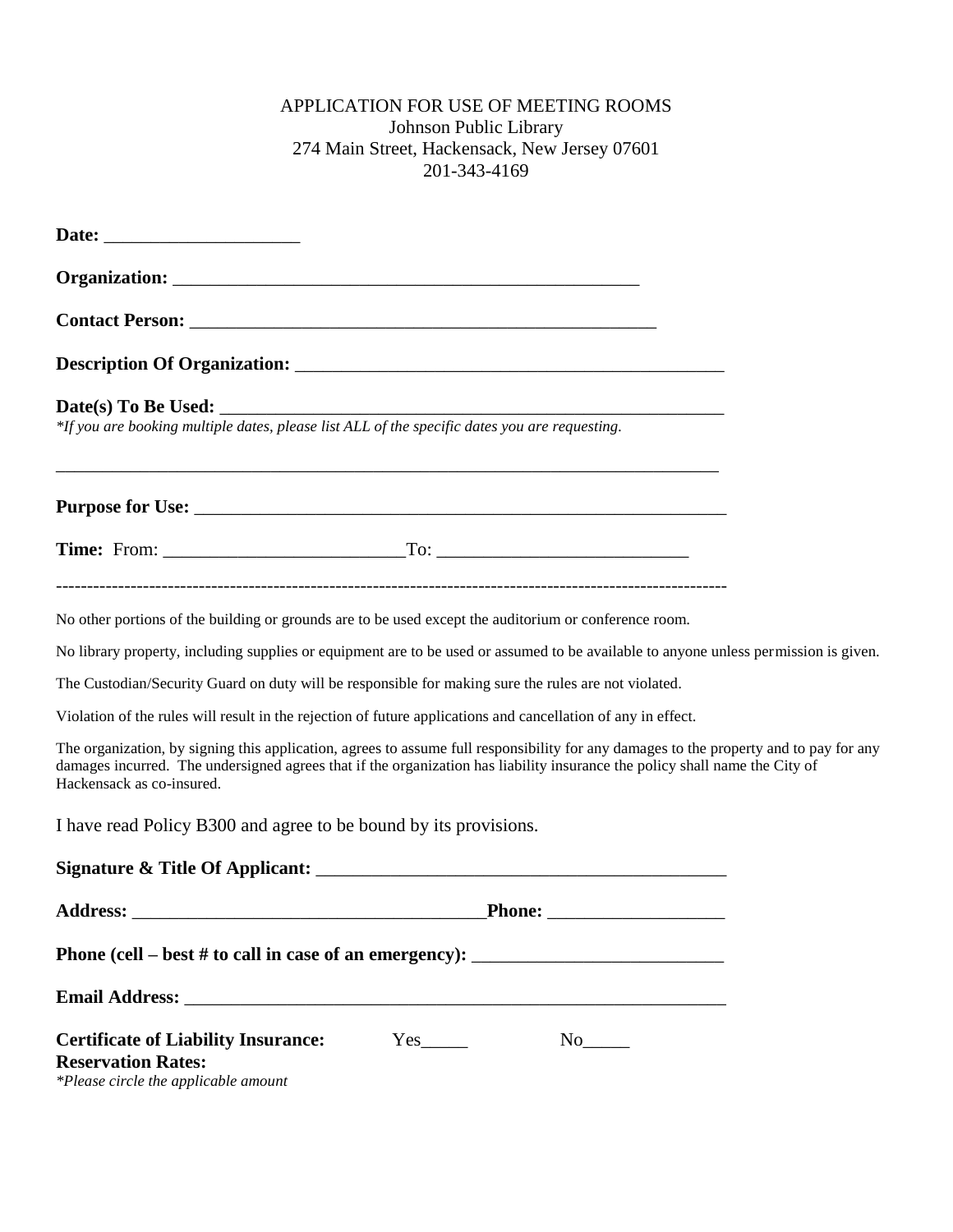| <i>Non-profit entities (for up to 4 hours' use):</i> |                          |
|------------------------------------------------------|--------------------------|
| <b>CONFERENCE ROOM-No Fee</b>                        | <b>AUDITORIUM-No Fee</b> |
|                                                      |                          |
| For-profit entities (for up to 4 hours' use):        |                          |
| <b>CONFERENCE ROOM-\$150.00</b>                      | AUDITORIUM-\$250.00      |

**How will you submit your payment?**

*\*Please circle your method of payment.*

IN-PERSON MAIL CHECK *Please deliver to the Johnson Public Library library's Reference Desk ATTN: Melina Halpin the 1st day of your event 274 Main St. or event series. Hackensack, NJ 07601*

*\*Checks should be made out to Johnson Public Library.*

#### **Please select your room layout.**

*\*Please circle your method of payment.*

### AUDITORIUM OPTIONS:





MEETING ROOM OPTIONS: